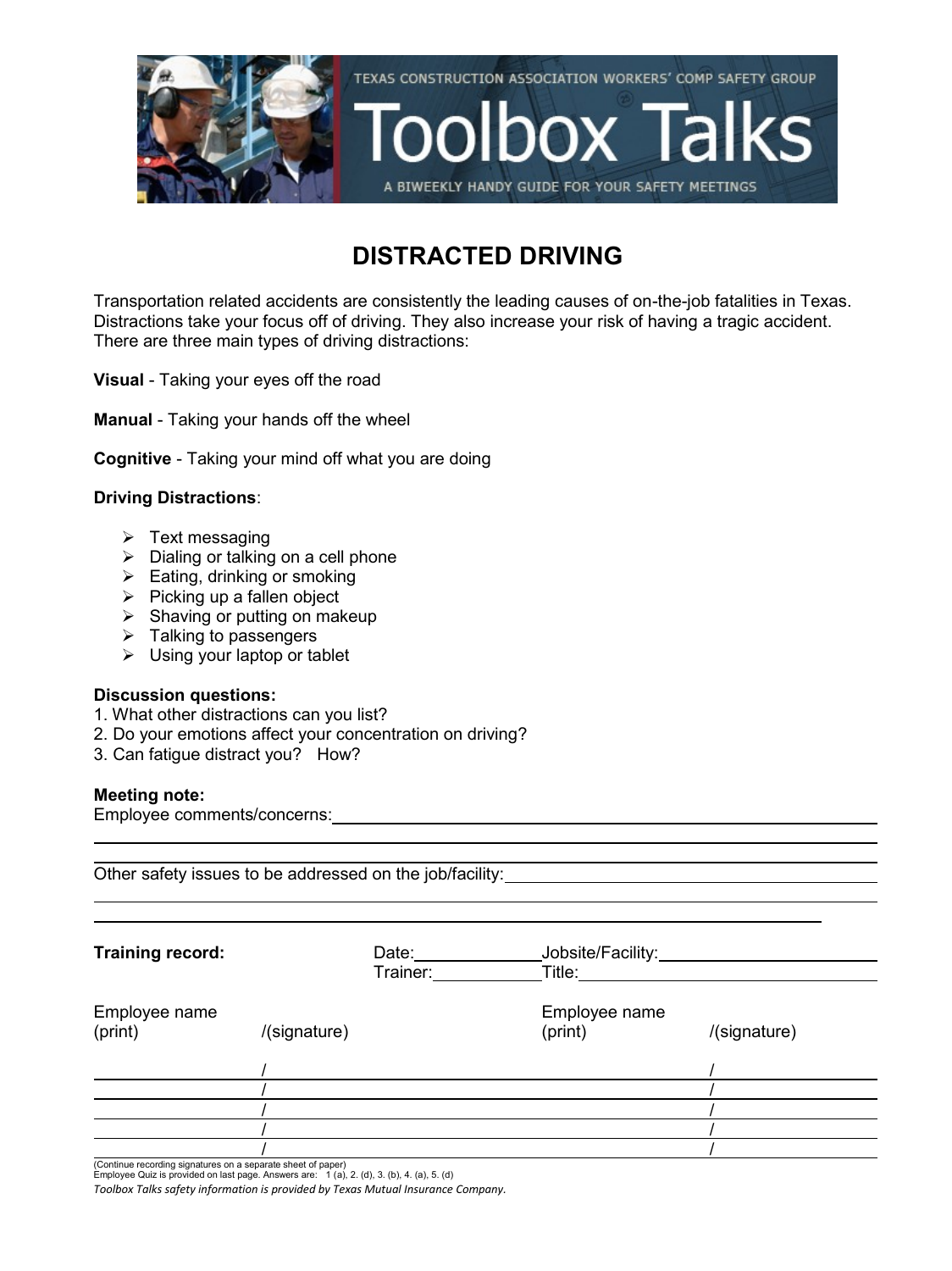

# **DISTRACTED DRIVER**

Help end the epidemic of distracted driving:

- Declare all vehicles "text-free zones"
- Turn cell phones off, or put them on silent or vibrate before starting the car
- Pull over safely to the side of the road or another safe location if you need to use your cell phone
- Consider modifying voice mail greetings to tell callers you are unavailable to answer calls or return messages while driving
- Inform clients and business associates of this policy as an explanation of why calls may not be returned immediately